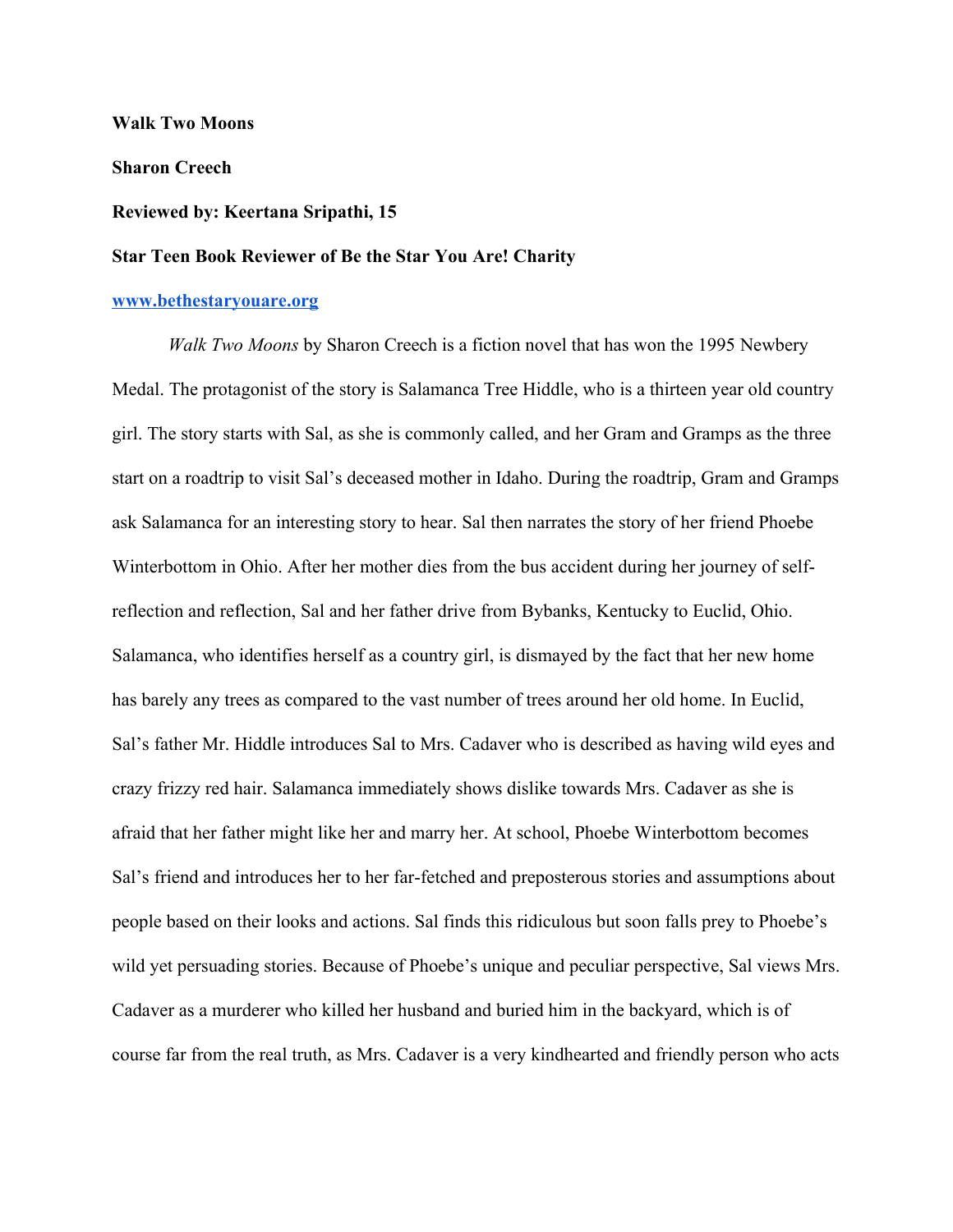as a consolation for Mr. Hiddle as he deals with the death of his very loving wife Chanhassen "Sugar" Pickford Hiddle. The fact is that Mrs. Margaret Cadaver was with Chanhassen in the bus ride and Margaret was the only one who survived. So, Mr. Hiddle found comfort by being near Margaret as Mrs. Cadaver was with Chanhassen during her last few minutes before the crash. Sal explains the story of Phoebe and her missing mother and what came to be once Mrs. Winterbottom returned to her family to her grandparents. As she does this, she, Gramps, and Gram experience the journey that Sal's mother had as she travelled throughout the country while she was trying to understand who she was. Salamanca realizes that Phoebe's story was not only Phoebe's but was also her own story of her and the death of her mother. With the story of the Winterbottoms, Sal learns to cope with her mother's sudden death. Also, during her road trip with her grandparents, she learns many things and experiences many things such as love, friendship, and death.

I really enjoyed reading about the two stories going on simultaneously throughout the book. One being Salamanca's road trip with her Gram and Gramps and the other being about Phoebe Winterbottom and her missing mother. Many aspects of life are touched in this book such

as love, death, friendship, and grief. As Sal deals with the death of her mother's life, she starts to learn that life is going beyond your comfort zone and that people must be adventurous in life even if it means risking staying away from their families. She understands how one cannot just stay inside a house safe from all dangers but needs to explore themselves and the world. The language and tone in *Walk Two Moon* is very delightful to read as the reader progresses in the